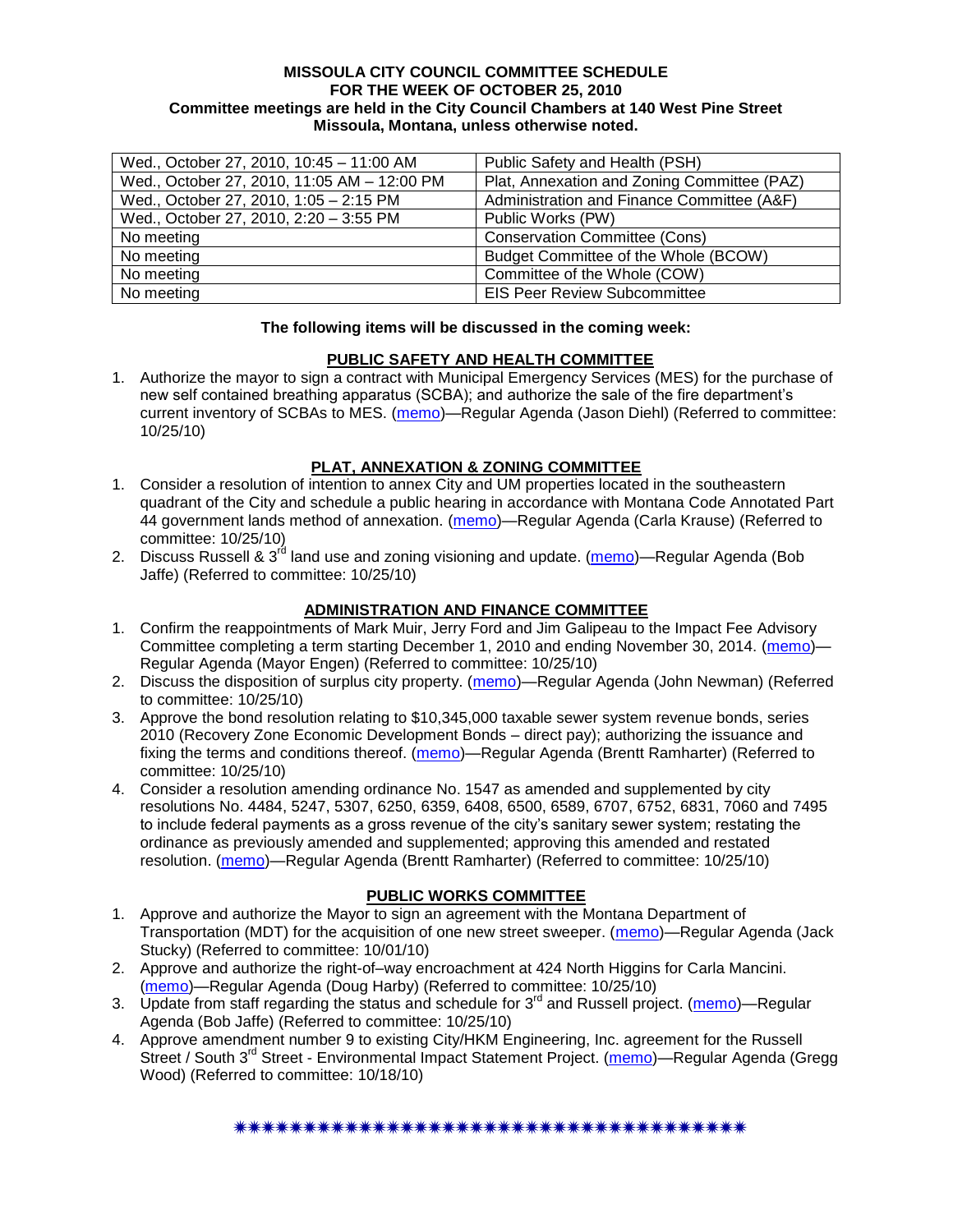#### **The following items have been referred to City Council committees, but the committees will not discuss them in the coming week:**

# **PUBLIC SAFETY AND HEALTH COMMITTEE**

- 1. Fire Department Update Ongoing in Committee (Mike Painter)
- 2. Health Department Update Ongoing in Committee. (Ellen Leahy)
- 3. Police Department Update Ongoing in Committee. (Mark Muir)
- 4. An [ordinance](ftp://ftp.ci.missoula.mt.us/Packets/Council/2008/2008-12-15/2008CatOrdinanceAmendment%5B1%5D.pdf) amending Missoula Municipal Code Chapter 6.09 entitled "Missoula Cat Ordinance" section 6.09.010 through 6.09.090 to amend definitions, to limit the number of cats over the age of four months that a person, family, or household can harbor, keep, or maintain to five and to enact other general amendments. [\(PS&H\)](ftp://ftp.ci.missoula.mt.us/Packets/Council/2008/2008-12-15/081210psh.pdf) (Returned from Council floor: 01/12/09)
- 5. An [ordinance](ftp://ftp.ci.missoula.mt.us/Packets/Council/2008/2008-12-15/DogOrdinance--PSHrevisions.pdf) amending Missoula Municipal Code Title 6 entitled "Animals" generally amending Chapter 6.04 entitled "Animals Running at Large" and Chapter 6.08 entitled "Dogs and Pet Shops," increasing the fee when an animal is impounded and establishing a fee for a boarding kennel license. [\(PS&H\)](ftp://ftp.ci.missoula.mt.us/Packets/Council/2008/2008-12-15/081210psh.pdf) (Returned from Council floor: 01/12/09)
- 6. Review implementation of the Missoula Outdoor Lighting Ordinance [\(memo\)](http://www.ci.missoula.mt.us/DocumentView.aspx?DID=4420).—Regular Agenda (Dave Strohmaier) (Referred to committee: 08/09/10)
- 7. Review City-County animal control staffing needs for fiscal year 2012. [\(memo\)](http://www.ci.missoula.mt.us/DocumentView.aspx?DID=4620)—Regular Agenda (Dave Strohmaier) (Referred to committee: 09/27/2010)

## **CONSERVATION COMMITTEE**

- 1. Resolution to expend \$175,000 of 2006 Open Space Bond proceeds towards the purchase of a conservation easement on the 1036 acre Quebec Deschamps Creek Ranch located approximately 2.5 miles NW of the Wye intersection of I-90 and Hwy 93 N. [\(memo\)](http://www.ci.missoula.mt.us/DocumentView.aspx?DID=4555)—Regular Agenda (Jackie Corday) (Referred to committee: 09/13/10)
- 2. Update from the Greenhouse Gas Conservation Energy Team. [\(memo\)](http://www.ci.missoula.mt.us/DocumentView.aspx?DID=4556)—Regular Agenda (Marilyn Marler) (Referred to committee: 09/13/10)
- 3. Information on Trail Projects [\(memo\)](http://www.ci.missoula.mt.us/DocumentView.aspx?DID=4477).—Regular Agenda (Marilyn Marler) (Referred to committee: 08/23/2010)
- 4. Greenough Park advisory committee update. [\(memo\)](http://www.ci.missoula.mt.us/DocumentView.aspx?DID=4707)—Regular Agenda (Dave Strohmaier) (Referred to committee: 10/18/10)
- 5. Consider a new ordinance that will create a process and criteria for the naming of public parks, trails, open space, and recreation facilities. [\(memo\)](http://www.ci.missoula.mt.us/DocumentView.aspx?DID=4848)—Regular Agenda (Jackie Corday) (Referred to committee: 10/25/10)
- 6. Approve an agreement between the City and Garden City Harvest (GCH) to allow for community gardens on City owned properties that will be identified in the future. [\(memo\)](http://www.ci.missoula.mt.us/DocumentView.aspx?DID=4847)—Regular Agenda (Jackie Corday) (Referred to committee: 10/25/10)
- 7. Consider amending an ordinance to allow bow hunting on certain lands. [\(memo\)](http://www.ci.missoula.mt.us/DocumentView.aspx?DID=4846)—Regular Agenda (Jackie Corday) (Referred to committee: 10/25/10)

# **PLAT, ANNEXATION & ZONING COMMITTEE**

- 1. Annexation. (see separate list at City Clerk's Office for pending annexations) (Ongoing in Committee)
- 2. Update the Rattlesnake Valley Comprehensive Plan Amendment [\(memo\)](ftp://ftp.ci.missoula.mt.us/Packets/Council/2007/2007-04-02/Referrals/Rattlesnake_Plan_Update_referral.pdf).—Regular Agenda (Dave Strohmaier) (Referred to committee: 04/02/07)
- 3. Request to rezone the property legally described as Lot 3 of Scott Street Lots Subdivision, located in Section 16, T13N, R19W, P.M.M. form D (Industrial) to I-1 (Light Industrial), based on the finding of fact and conclusions of law. (PAZ [05/21/08\)](ftp://ftp.ci.missoula.mt.us/Packets/Council/2008/2008-06-02/080521paz.pdf) (Returned from Council floor: 6/2/08)
- 4. Review cost of planning documents available for public purchase. [\(memo\)](http://www.ci.missoula.mt.us/DocumentView.aspx?DID=4624)—Regular Agenda (Dave Strohmaier) (Referred to committee: 09/27/2010)
- 5. Ongoing discussion of City planning issues with members of the Planning Board.—Regular Agenda (Bob Jaffe) (Referred to committee: 3/20/06)
- 6. [Petition 9501—](http://www.ci.missoula.mt.us/DocumentView.aspx?DID=4768)John E. and Joyce M. Perkins; 7525 Arroyo Lane; Lot 10 of Country Crest Addition No 2; Geocode 21991130304000; Petition for Annexation

## **ADMINISTRATION AND FINANCE COMMITTEE**

- 1. Approve claims. (Ongoing) (Consent Agenda)
- 2. Approve journal vouchers. (Ongoing) (Consent Agenda)
- 3. Approve budget transfers. (Ongoing) (Consent Agenda)
- 4. An ordinance amending the municipal code as it relates to bike licensing.  $(A&F)$  (Returned from council floor: 12/15/08)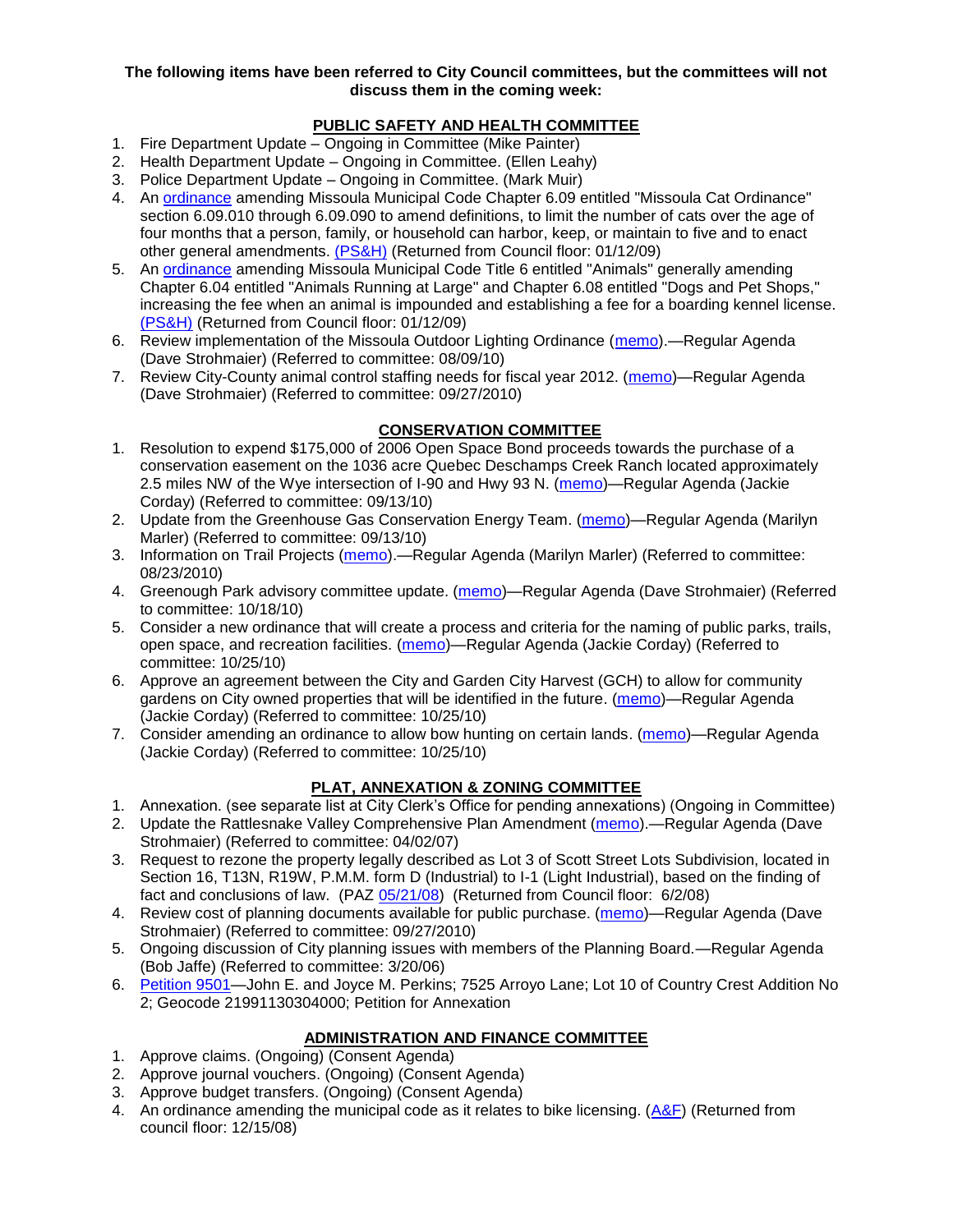- 5. Implications of establishing maintenance districts. [\(memo\)](ftp://ftp.ci.missoula.mt.us/Packets/Council/2009/2009-05-11/Referrals/MaintenanceDistricts.pdf) Regular Agenda (Bob Jaffe) (Referred to committee: 05/11/09)
- 6. Clarify position of council member who also serves on the board of a non-profit agency that has dealings with the city. [\(memo\)](http://www.ci.missoula.mt.us/DocumentView.aspx?DID=1840) – Regular Agenda (Ed Childers) (Referred to committee: 07/20/2009)
- 7. Review the FY 2011-15 capital improvement projects (CIP). [\(memo\)](http://www.ci.missoula.mt.us/DocumentView.aspx?DID=3522) Regular Agenda (Brentt Ramharter) (Referred to committee: 04/19/2010)
- 8. Amend Council rules to change the Council's regular meeting schedule to two meetings per month [\(memo\)](http://www.ci.missoula.mt.us/DocumentView.aspx?DID=4027).—Regular Agenda (Marty Rehbein) (Referred to committee: 06/07/10)
- 9. Approve the funding from the Parking Commission's revenue for a part-time FTE for a Parking Toll Collector. [\(memo\)](http://www.ci.missoula.mt.us/DocumentView.aspx?DID=4717)—Regular Agenda (Anne Guest) (Referred to committee: 10/18/10)

# **PUBLIC WORKS COMMITTEE**

- 1. Consider the sizes of grease interceptors for the restaurant industry [\(memo\)](ftp://ftp.ci.missoula.mt.us/Packets/Council/2008/2008-04-21/Referrals/Industrial_waste_restaurants.pdf).—Regular Agenda (Stacy Rye and Bob Jaffe) (Referred to committee: 04/21/08)
- 2. Review infrastructure conditions at the locations of serious and fatal traffic accidents: 2007-2009 [\(memo\)](http://www.ci.missoula.mt.us/DocumentView.aspx?DID=3031).—Regular Agenda (Jason Wiener) (Referred to committee: 01/25/10)
- 3. Resolution to restore vacated Inez Street at South 2<sup>nd</sup> Street to the public trust and public use, and vacate a public access easement that was a condition of the vacation [\(memo\)](http://www.ci.missoula.mt.us/DocumentView.aspx?DID=3573).—Regular Agenda (Carla Krause) (Referred to committee: 04/26/2010)
- 4. T4 America partner support [\(memo\)](http://www.ci.missoula.mt.us/DocumentView.aspx?DID=4452) Regular Agenda (Stacy Rye) (Referred to committee: 08/16/10)
- 5. Use of \$60,000 allocated by FY2011 Budget in Road District #1. [\(memo\)](http://www.ci.missoula.mt.us/DocumentView.aspx?DID=4589)—Regular Agenda (Ed Childers) (Referred to committee: 09/20/2010)
- 6. An [ordinance](http://www.ci.missoula.mt.us/DocumentView.aspx?DID=4348) amending Chapter 15.44 and renaming the chapter from "House Moving" to "Oversize" Loads and House Moving" to include oversize loads and update fees and regulations and an [emergency ordinance](http://www.ci.missoula.mt.us/DocumentView.aspx?DID=4409) amending Chapter 15.44 and renaming the chapter from "House Moving" to "Oversize Loads and House Moving" and amending Chapter 5.70 "House Moving" to include oversize loads and update fees and regulations, enacted as an emergency ordinance in order to have terms and conditions clearly established prior to the commencement of the Kearl Module Transportation project, which will move a large number of oversize loads through Missoula.(Committee Working Draft 10/13/2010) [\(Memo\)](http://www.ci.missoula.mt.us/DocumentView.aspx?DID=4362) [\(PW\)](http://www.ci.missoula.mt.us/Archive.aspx?ADID=2800)
- 7. Ordinance revising requirements relating to sewer connection on sale. [\(memo\)](http://www.ci.missoula.mt.us/DocumentView.aspx?DID=4746)—Regular Agenda (Jason Wiener) (Referred to committee 10/18/2010)
- 8. Develop ordinance language to amend MCC Chapter 12.30, Fences and/or MCC 8.44 Barbed Wire and Electrical Fences. [\(memo\)](http://www.ci.missoula.mt.us/DocumentView.aspx?DID=4872)—Regular Agenda (Pam Walzer) (Referred to committee: 10/25/10)
- 9. Discuss needed improvements to Curtis St (between  $3<sup>rd</sup>$  and River Rd), and timelines/budgets/funding sources related to those improvements. [\(memo\)](http://www.ci.missoula.mt.us/DocumentView.aspx?DID=4854)—Regular Agenda (Marilyn Marler) (Referred to committee: 10/25/10)

# **COMMITTEE OF THE WHOLE**

- 1. Mayor's Update Ongoing in Committee. (Mayor Engen)
- 2. Updates from Council representatives on the Health Board, Community Forum, Transportation Policy Coordinating Committee, other boards and commissions as necessary. – (Ongoing in Committee)Joint meeting of the Mayor, City Council and County Commission; a facilitated quarterly OPG review as directed in the [Interlocal Agreement](ftp://ftp.ci.missoula.mt.us/Documents/Mayor/OPG/Adopted-ILA-2005.pdf) (Agenda)—Ongoing (Mayor Engen)
- 3. Develop short and mid-term goals [\(memo\)](ftp://ftp.ci.missoula.mt.us/Packets/Council/2007/2007-04-23/Referrals/Council_Goals.pdf).—Regular Agenda (Bob Jaffe) (Referred to committee: 4/23/2007)
- 4. Joint meeting between the Missoula City Council and the Missoula County Public Schools' Board of Trustees [\(memo\)](ftp://ftp.ci.missoula.mt.us/Packets/Council/2007/2007-09-17/Referrals/Council_School_Board_referral.pdf).—Regular Agenda (Dave Strohmaier) (Referred to committee: 09/17/07)
- 5. Examination of Office Planning and Grants [\(memo\)](ftp://ftp.ci.missoula.mt.us/Packets/Council/2008/2008-09-08/Referrals/080825HendricksonOPGreferral.pdf)—Regular Agenda (Lyn Hellegaard) (Referred to committee: 09/08/08)
- 6. Review CIP funding mechanism, vehicle replacement policy, department vehicle use practices, specifically Police, Fire, and Parking Commission [\(memo\)](ftp://ftp.ci.missoula.mt.us/Packets/Council/2008/2008-11-10/Referrals/ReviewBudgetary.pdf).—Regular Agenda (Ed Childers) (Referred to committee: 11/10/08)
- 7. Attend the UM/City luncheon hosted by The University of Montana on October 27, 2010 at 12:00 noon at the University Center, rooms #326-327. [\(memo\)](http://www.ci.missoula.mt.us/DocumentView.aspx?DID=4706)—Regular Agenda (Mayor Engen)

## **BUDGET COMMITTEE OF THE WHOLE**

1. Update on the quarterly budget report [\(memo\)](http://www.ci.missoula.mt.us/DocumentView.aspx?DID=3554).—Regular Agenda (Lyn Hellegaard) (Referred to committee: 04/26/10)